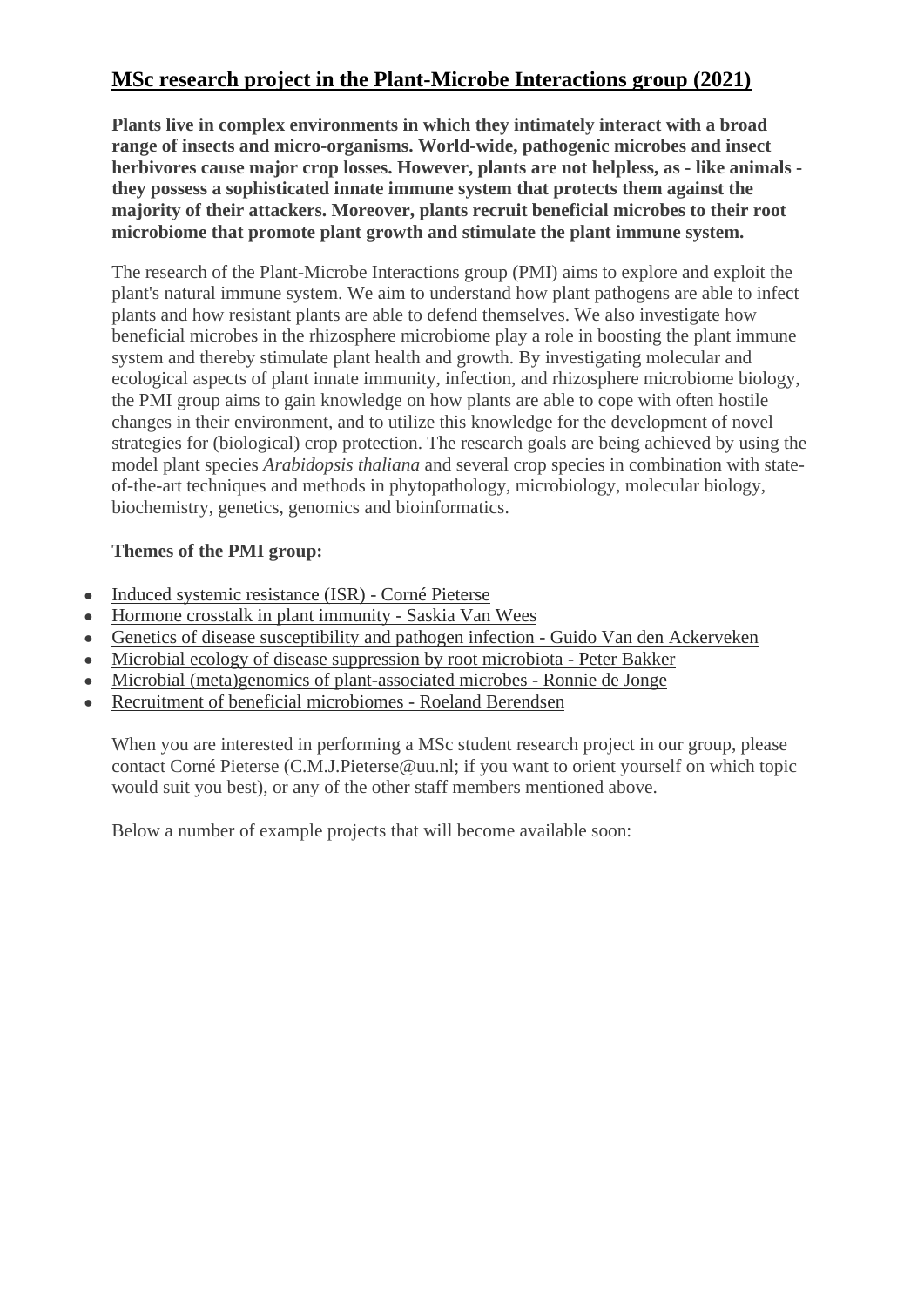## **Project:** *Characterization of novel players in ABA- and JA-regulated plant defense*

## **PMI sub-theme**: Prof. dr. Saskia van Wees **Daily supervisor**: Niels Aerts (PhD candidate)

## **Project description**:

Large parts of the plant immune system are regulated by plant hormones. Jasmonic acid (JA) and abscisic acid (ABA) regulate the part that promotes defense against insects and attenuates defense against necrotrophic pathogens. Additionally, ABA regulates responses to abiotic stresses such as drought and high salinity. Previously, we performed a high-throughput RNAseq experiment with Arabidopsis that was treated with JA, ABA or a combination of the hormones and monitored the transcriptome over time. Using bioinformatics analyses, we predicted the importance of several transcription factors as novel players in the ABA and JA networks. The aim of this project is to characterize these novel players. This will be done with phenotypic experiments (monitoring defense- and drought-related phenotypes in mutants) and molecular experiments, such as qPCR, Yeast One-Hybrid and protoplast induction assays. Moreover, complementary subprojects involving bioinformatic analyses of transcriptome data are possible.

Plant pathology ∙ Insects ∙ Drought ∙ Hormones ∙ Molecular biology ∙ Bioinformatics

## **Project:** *How robust is microbe-induced resistance in tomato under multi-attacker conditions?*

## **PMI sub-theme:** Prof. dr. Saskia van Wees **Daily supervisor:** Dharani Kamalachandran (PhD candidate)

## **Project description**:

Root colonization by certain beneficial microbes can prime other plant parts to enhance their defense response against attack by a pathogen or insect. This type of microbe-induced protection is called Induced Systemic Resistance (ISR). The ISR response typically relies on priming of defense responses that are regulated by the plant hormones jasmonic acid (JA) and ethylene (ET), but some bacteria have been demonstrated to trigger systemic resistance via the salicylic acid (SA) signaling pathway. In this project, you will test the role of the hormones JA, ET and SA in ISR triggered by different bacteria in tomato plants against different pests and diseases. You will design and perform ISR bioassays, which involve tomato plant cultivation (wild type and hormone mutants), microbe and insect culturing, disease and pest measurements, and gene expression analyses by qPCR. You will also study the robustness of ISR: Are ISR-elicited plants still enhanced resistant when they face two different attackers, which are controlled by antagonistically acting hormone-mediated pathways? Therefore, you will compare the response of ISR-primed plants to single versus multiple attacker conditions.

## Plant pathology ∙ Insects ∙ Hormones ∙ ISR ∙ Tomato ∙ Molecular biology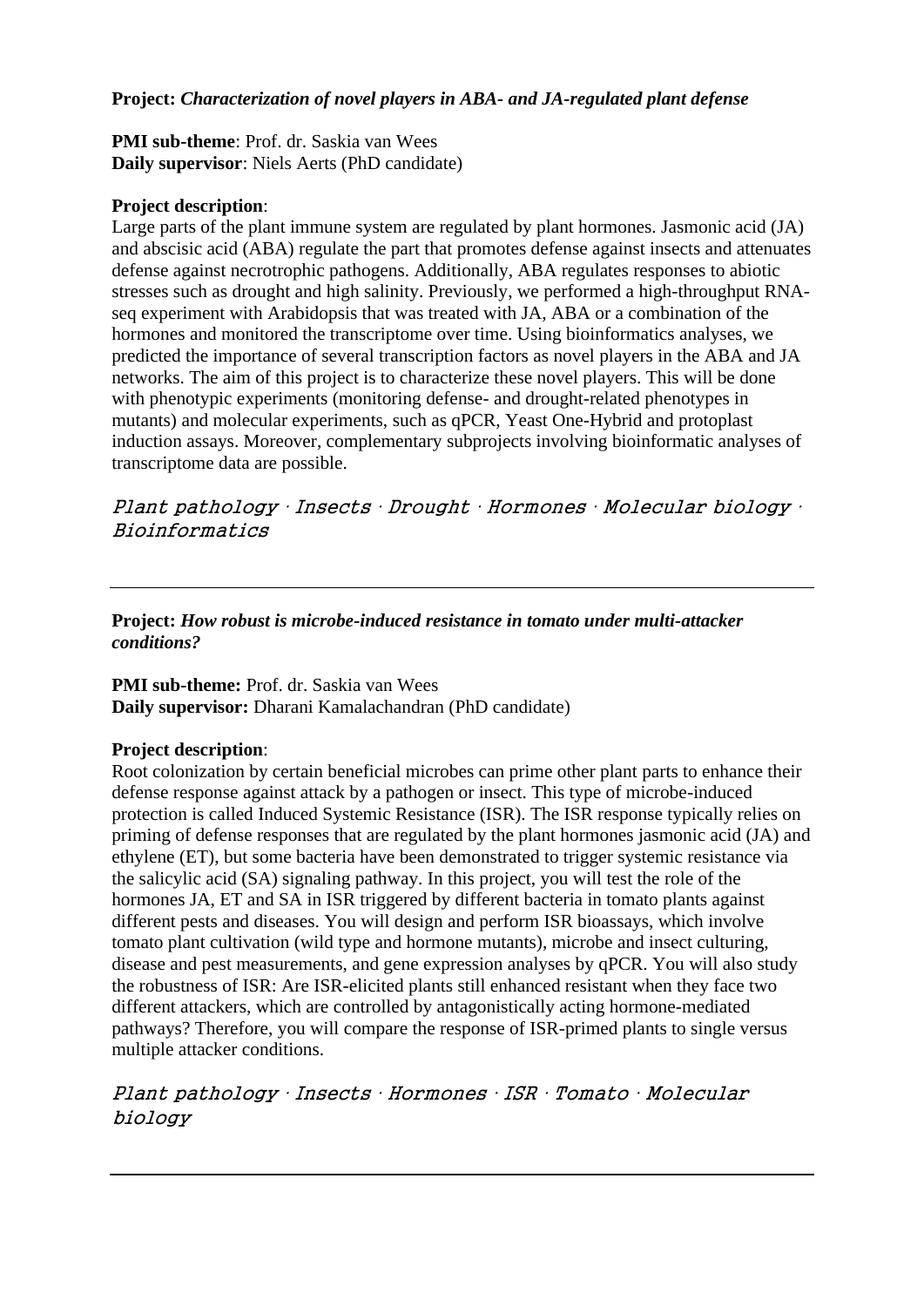## **Project:** *Studying translatability of microbe-induced resistance in tomato to agricultural practice conditions*

#### **PMI sub-theme:** Prof. dr. Saskia van Wees **Daily supervisor:** Dharani Kamalachandran (PhD candidate)

## **Project description**:

Application of microbe-induced systemic resistance (ISR) in agricultural practice can potentially make crops more resilient to pests, diseases and abiotic stresses like drought and shade. ISR can thus lead to increased yields while the use of harmful pesticides can be reduced. However, the translation of the ISR technology to agricultural practice largely depends on the reliability of ISR activity under different crop cultivation conditions. In this project, you will test the influence of the plant genotype. the growth substrate and a chosen abiotic stress on ISR against different insects and pathogens. You will design and perform ISR bioassays, which involve tomato plant cultivation (wild and domesticated tomato lines) in different substrates like soil and rockwool, microbe and insect culturing, application of an abiotic stress, disease and pest measurements, and gene expression analyses by qPCR. You will also study how various plant physiological parameters like biomass and stomatal conductance are influenced during the bioassays in different setups.

Plant pathology ∙ Insects ∙ ISR ∙ Tomato ∙ Agriculture ∙ Plant physiology ∙ Molecular biology

**Project:** *Effects of biological seed coatings on root colonization patterns of mutualistic and pathogenic soil microbes.*

**PMI sub-theme:** Prof. dr. Saskia van Wees & Dr. Iannis Stringlis **Daily supervisor:** Robin Cowper (PhD candidate)

## **Project description**:

Coating of seeds improves the delivery of pesticides, nutrients, and growth promoters to the plant. Bioactive properties of microbes and their components can be exploited as sustainable and effective alternatives to the use of synthetic chemicals for seed coating. Soil inoculation with selected microbes can promote plant growth and can prime the plant immune system. However, little is known about the ability of microbes on seeds to promote plant health and resistance to stresses and how this is influenced by the plant's abiotic environment. In this project, we aim to evaluate the bioactive properties of a mushroom-forming saprophytic fungus, which we use to coat seeds. Specifically, I'm investigating whether the coating of seeds with different preparations of mycelium from the fungus is able to promote the growth, health and resistance in Arabidopsis and Tomato plants. This project contains studies using methods such as image analysis, confocal microscopy, plant phenotyping, gene expressions studies, as well as disease resistance assays. This research contributes towards developing the application of microbes as seed coating materials and biocontrol agents.

# Plant pathology ∙ Disease assays ∙ Plant phenotyping ∙ Microscopy ∙ Transcriptomics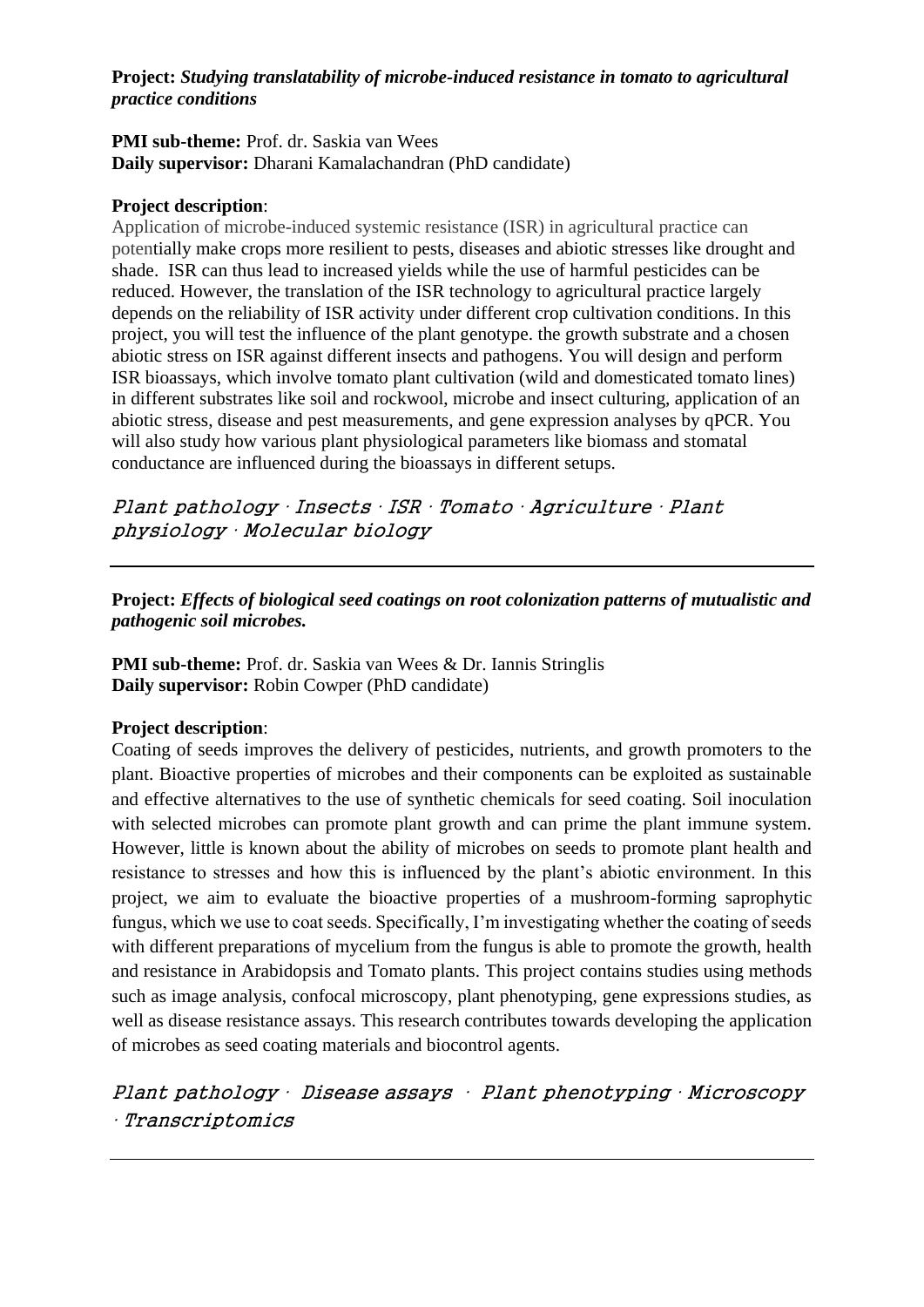## **Project:** *Bioactive properties of biological seed coatings forArabidopsis and Tomato.*

## **PMI sub-theme:** Prof. dr. Saskia van Wees & Dr. Iannis Stringlis **Daily supervisor:** Robin Cowper (PhD candidate)

#### **Project description**:

Soil inoculation with selected microbes can promote plant growth and can prime the plant immune system via the modulation of the host's transcriptional landscape. The efficient colonisation of roots by rhizosphere microbes is key in unlocking their beneficial mechanisms towards plants, and therefore in determining their efficacy in increasing plant growth and resistance to stress. However, root colonization requires a complex molecular dialogue between the beneficial microbe and the plant, as well as their interactions with other microbes in the rhizosphere. Currently, little is known about the ability of microbes and their metabolites to affect the outcome of the plant-microbe interaction. In this project, we plan to evaluate the bioactive properties of a saprophytic fungus, which we use to coat vegetable and Arabidopsis seeds. We want to know whether coated seeds can improve the root colonisation by a wellknown plant-beneficial fungus, Trichoderma harzianum T-22. This saprophytic fungus secretes molecular cues so subvert plant defences and facilitate the colonisation of roots. First, we plan to observe changes in the root colonisation patterns by T-22. Additionally, we will study the interplay between seed coating and the plant immune system and whether that affects the plant's regulation of root colonization by T-22. Moreover, we aim to determine the effect of coating on resistance to pathogens and tolerance to nutrient stress.

Plant pathology ∙ Plant phenotyping ∙ Microscopy ∙ Transcriptomics *∙ Microbiome analysis* 

#### **Project:** *Comparative competomics: searching for improved root colonization traits*

## **PMI sub-theme**: Dr. Ronnie de Jonge **Daily supervisor**: Juan Sanchez Gil (PhD candidate)

#### **Project description**:

In nature, many soil microbes can interact with plant roots and influence plant health. Some of these microbes provide beneficial services for the plant, like increase nutrient availability, activating immune processes and competing against pathogens. To do so, beneficial microbes need to develop mechanisms to colonize and persist in the root microbiome of the host plant. Among beneficial bacteria, Pseudomonas is a large and diverse genus that comprises many species of plant-associated bacteria.

In this project, we will look for the genes and functions that allow improved root colonization capabilities among natural root-associated Pseudomonas isolates. We will use sequencing information obtained from colonization experiments and study the genomes of those isolates that show improved colonization ability.

Microbiology ∙ Bioinformatics ∙ Genomics ∙ Ecology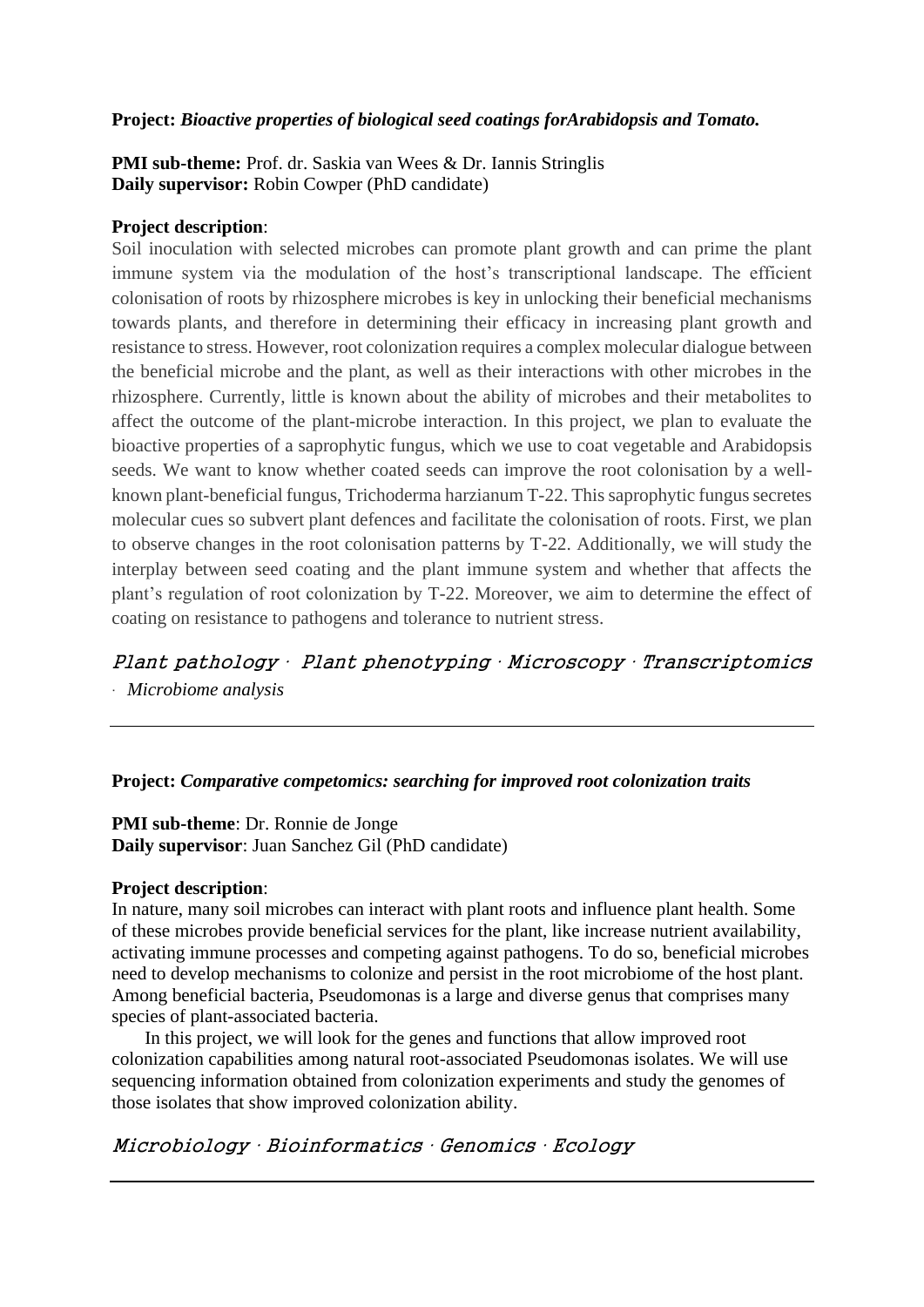#### **Project:** *Transcriptomics of root colonization - conquering the root microbiome*

## **PMI sub-theme**: Dr. Ronnie de Jonge **Daily supervisor**: Juan Sanchez Gil (PhD candidate)

### **Project description**:

In nature, many soil microbes can interact with plant roots and influence plant health. Some of these microbes provide beneficial services for the plant, like increase nutrient availability, activating immune processes and competing against pathogens. To do so, beneficial microbes harbour mechanisms to colonize, compete and persist in the root microbiome of the host plant. However, little is known about the expression or functioning of these mechanisms in the natural context. In this project, we will study gene expression of known root-associated bacteria in the root environment and its microbiome. For this, we will generate metagenomes and metatranscriptomes that we will use to extract information of genes and pathways that determine the process of root colonization.

Molecular biology ∙ Transcriptomics ∙ Bioinformatics ∙ Ecology

### **Project***: The plant microbiome to the rescue: Soil-borne legacies improve plant health*

**PMI sub-theme:** Dr. Roeland Berendsen **Daily supervisors:** Dr. Roeland Berendsen, Jelle Spooren

### **Project description**

Plant roots accommodate an astonishing abundancy and diversity of microbes. These microbes can either negatively affect the plant by causing disease, or positively by promoting plant health and growth. Plants exude significant amounts of metabolites into the soil to nourish the microbial communities that live around the roots. When a plant is stressed by for example a pathogen, it can 'cry for help' and alter the blend of metabolites that it releases into the soil in such a way that it specifically attracts certain beneficial microbes. These microbes can exploit these metabolites and in return they stimulate the plants immune system, thereby combatting the pathogen. Recently we found that these beneficial microbes can persist in the soil as a soilborne legacy of disease, thereby protecting a second generation of plants growing in the same soil. Although this has great potential as a sustainable alternative for the use of pesticides in agriculture, as of yet a lot of questions remain. In this research, we aim to unravel which beneficial soil microbes are recruited by the plant when it is infected above ground, and through which metabolites this recruitment takes place.

## **Project:** *How does a plant cry for help upon pathogen infection?*

**PMI sub-theme:** Prof. Saskia van Wees **Daily supervisor:** Run Qi

## **Project description**

Being part of the project described above, I mainly focus on the plant part, *Arabidopsis*, investigating what are the cry-for-help genes, how are these genes initially triggered and regulated, what does the plant exactly gain from cry-for-help. Students who are interested in plant-pathogen interactions, plant systemic signal transduction, and like to perform bioassays, and/or molecular work, and/or get acquainted with bioinformatics (analysis of transcriptome) are encouraged to contact us..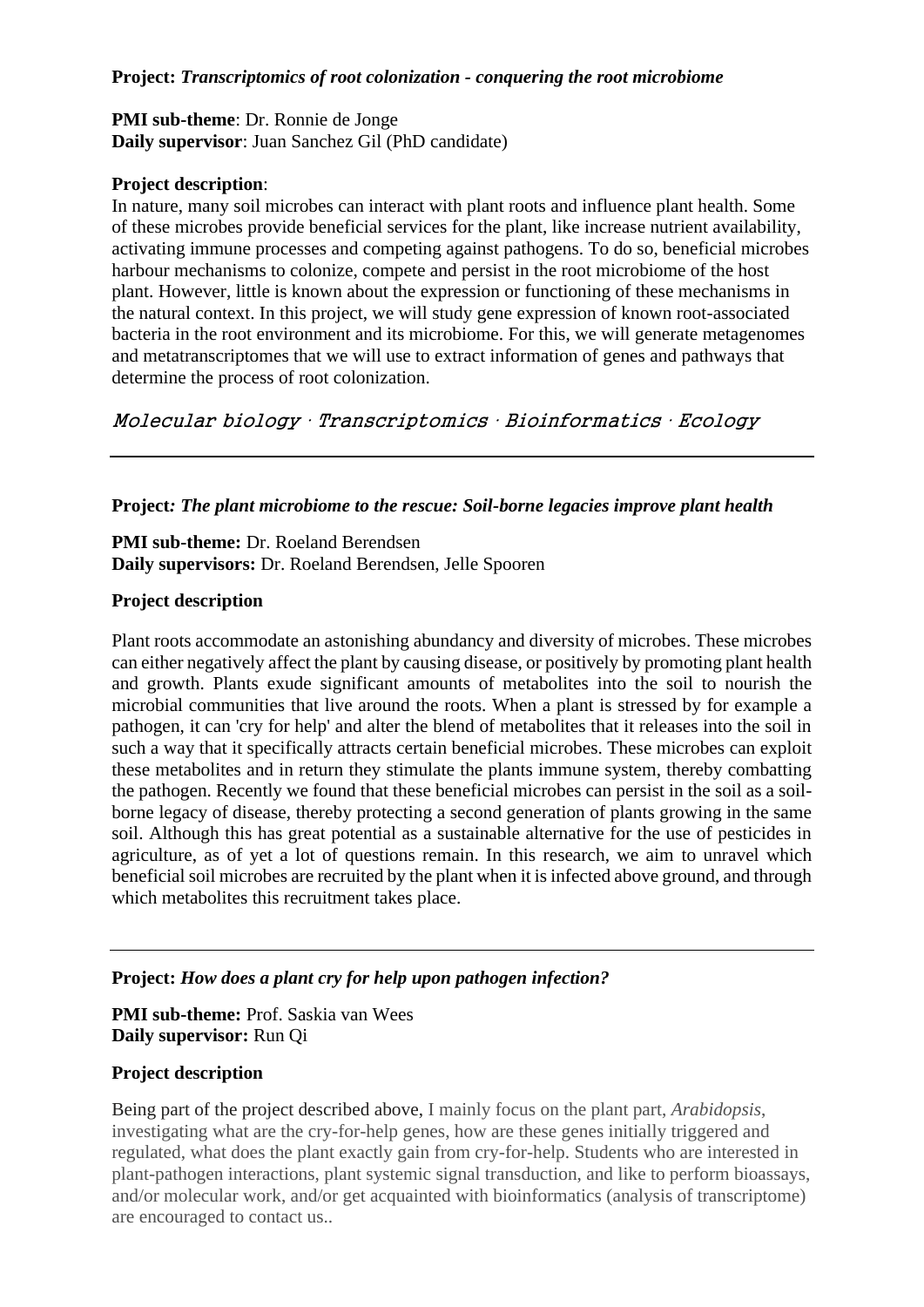## **Project:** *Digging into the 'soy-borne legacy': the who, what and how of microbiomemediated host protection*

## **PMI sub-theme**: Dr. Roeland Berendsen **Daily supervisor**: Sietske van Bentum (PhD candidate)

## **Project description:**

Plants are able to shape the composition of their root microbiome under certain circumstances. Our lab has previously shown that aboveground infection of *Arabidopsis thaliana* leaves with downy mildew results in increased abundance of specific bacterial strains in the root microbiome. These bacteria were shown to protect healthy plants against infection by downy mildew in a 'soil-borne legacy'. Plant disease can thus act as a trigger for plants to select specific beneficial microbes in the root environment. In this project, we study whether a crop plant (soybean) can activate similar processes upon disease. We want to know if what kind of microbes are recruited by the plant, if these microbes can protect soybean against disease, and how soybean recruits these microbes specifically upon disease. You will use DNA sequencing to compare the root microbiome composition of healthy and diseased plants, isolate candidate beneficial microbes by selective plating and design + execute experiments to understand the mechanism underlying plant-mediated changes in the root microbiome.

## **Project:** *Microbial modulation of plant root defenses to convince a plant to become a host*

**PMI sub-theme**: Dr. Roeland Berendsen **Daily supervisor**: Sietske van Bentum (PhD candidate)

## **Project description:**

Plants are colonized by a plethora of microbes in the rhizosphere, the narrow zone of soil surrounding plant roots. These root-colonizing microbes have adapted to this plant-governed environment that includes general plant defenses. The mechanisms of suppression of plant defenses by root-colonizing microbes is still poorly understood. Recent work in our lab with various root-colonizing bacteria (including the beneficials *Pseudomonas simiae* WCS417 and *P. capeferrum* WCS358) has shown that induction of three plant defense genes in the roots is suppressed via bacterial modulation of extracellular pH. In this project, we want to know whether three bacteria isolated from diseased plants also suppress host defense gene expression in a similar manner. These three bacteria were previously isolated from the rhizosphere of *Arabidopsis thaliana* and shown to protect *A. thaliana* as a consortium against aboveground infection with downy mildew. Based on your first results, you will design and execute follow-up experiments to understand in great detail how such beneficial, rootcolonizing microbes successfully interact with plant roots.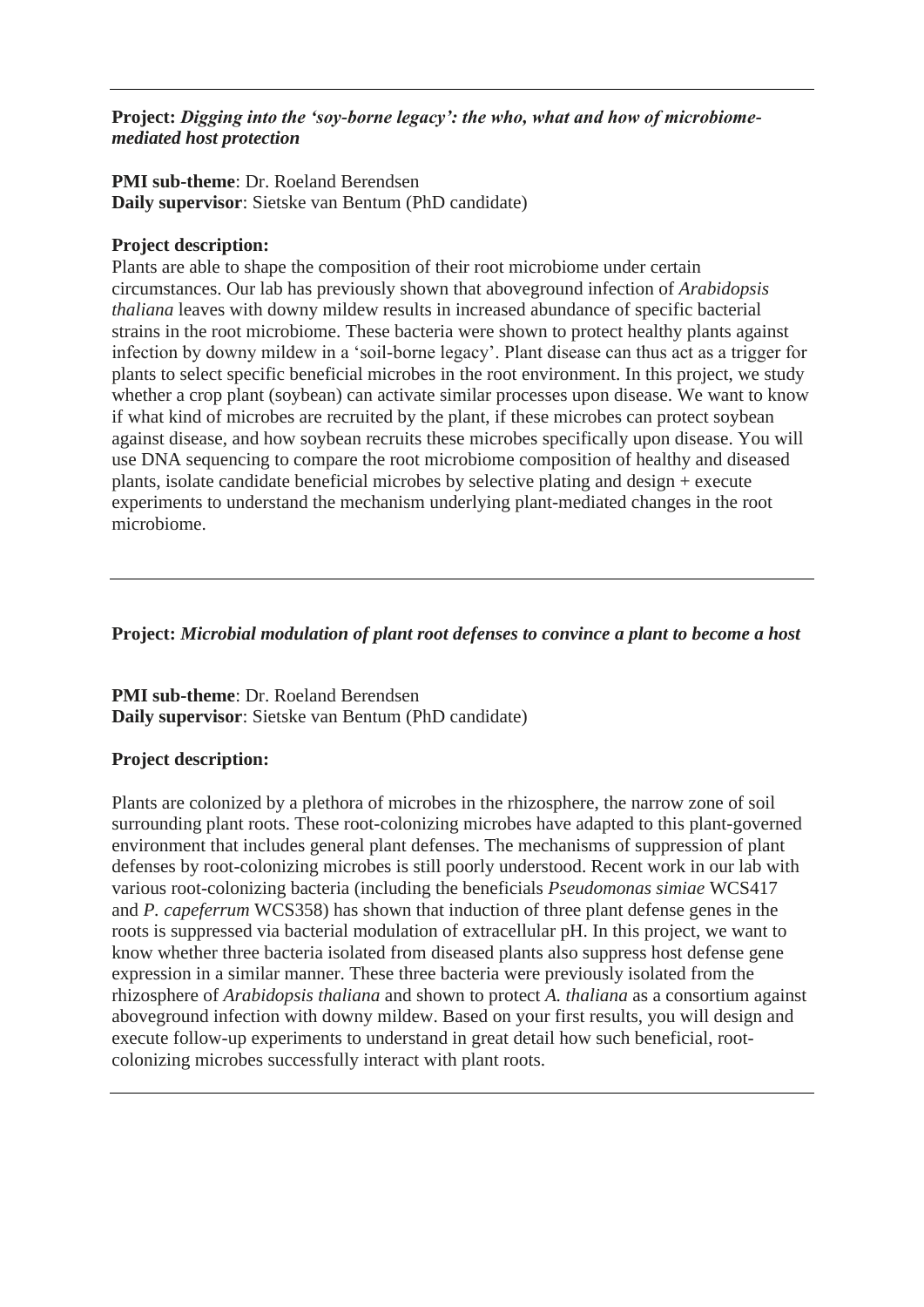#### **Project***: The arbuscular mycorrhizabiome*

## **PMI sub-theme:** Dr. Roeland Berendsen **Daily supervisors:** Dr. Roeland Berendsen, Changfeng Zhang (PhD student)

## **Project description**

Arbuscular mycorrhizal fungi (AMF) form symbiosis with 80% of terrestrial plants (Brundrett 2004) and have great impact on plant performance (Van Der Heijden *et al.* 1998; Bender *et al.* 2014). AMF are always surrounded by complex microbial communities, which modulate the mycorrhizal symbiosis. Here, we focus on microbial communities that synergistically attach to AMF. We hypothesis that mycorrhiza-associated microbes have beneficial functional traits from which both the mycorrhiza and the plant benefit. Whereas previous works describe single bacterial strains interacting with AMF (Artursson, Finlay and Jansson 2006), here, we aim to decipher the mycorrhizosphere microbial community by employing next-generation sequencing techniques. Moreover, we have built an extensive microbial collection of mycorrhiza–associated microbes. In this project, we will test these microbes for their effect on the mycorrhizal symbiosis.

## **References**

- Artursson V, Finlay RD, Jansson JK. Interactions between arbuscular mycorrhizal fungi and bacteria and their potential for stimulating plant growth. *Environ Microbiol* 2006;**8**:1– 10.
- Bender SF, Plantenga F, Neftel A *et al.* Symbiotic relationships between soil fungi and plants reduce N2O emissions from soil. *ISME J* 2014;**8**:1336–45.
- Van Der Heijden MGA, Klironomos JN, Ursic M *et al.* Mycorrhizal fungal diversity determines plant biodiversity, ecosystem variability and productivity. *Nature* 1998;**396**:69–72.

## **Project:** *Natural microbial breeding for rhizosphere competence*

# **PMI sub-theme**: Dr. Ronnie de Jonge

**Daily supervisor**: Sanne Poppeliers (PhD candidate)

## **Project description**:

Naturally, plants roots live in association with countless microbes, also known as the *root microbiome*. The root-associated microbiome is not only essential for plant functioning, but plant species are able to 'engineer' these communities - often to their benefit - by attracting microbes using specific root exudates. A lot of work has been done to discover beneficial microbes and bioinoculants that can provide plants with important services like growth promotion or pest control. While these studies look promising under controlled conditions, bioinoculant success varies widely in the field. In this project, we will look for genes and/or pathways that make a microbe rhizosphere competent by using so-called experimental evolution. We will inoculate bioinoculants on plants grown under natural, non-sterile conditions. After a four-week growth cycle, the total rhizosphere population is harvested, filtered for the bioinoculant through means of antibiotic and/or fluorescent marker selection, and transferred to new plants. This process will be repeated at least four times to monitor the "evolution" of the introduced bioinoculant over time in the rhizosphere. We will use metagenome sequencing to determine, over time, the frequency of beneficial microbe single nucleotide polymorphisms (SNPs). The impact of the identified SNPs on microbial processes will be assessed through computational analysis.

Microbiology ∙ Experimental evolution ∙ Bioinformatics ∙ Genomics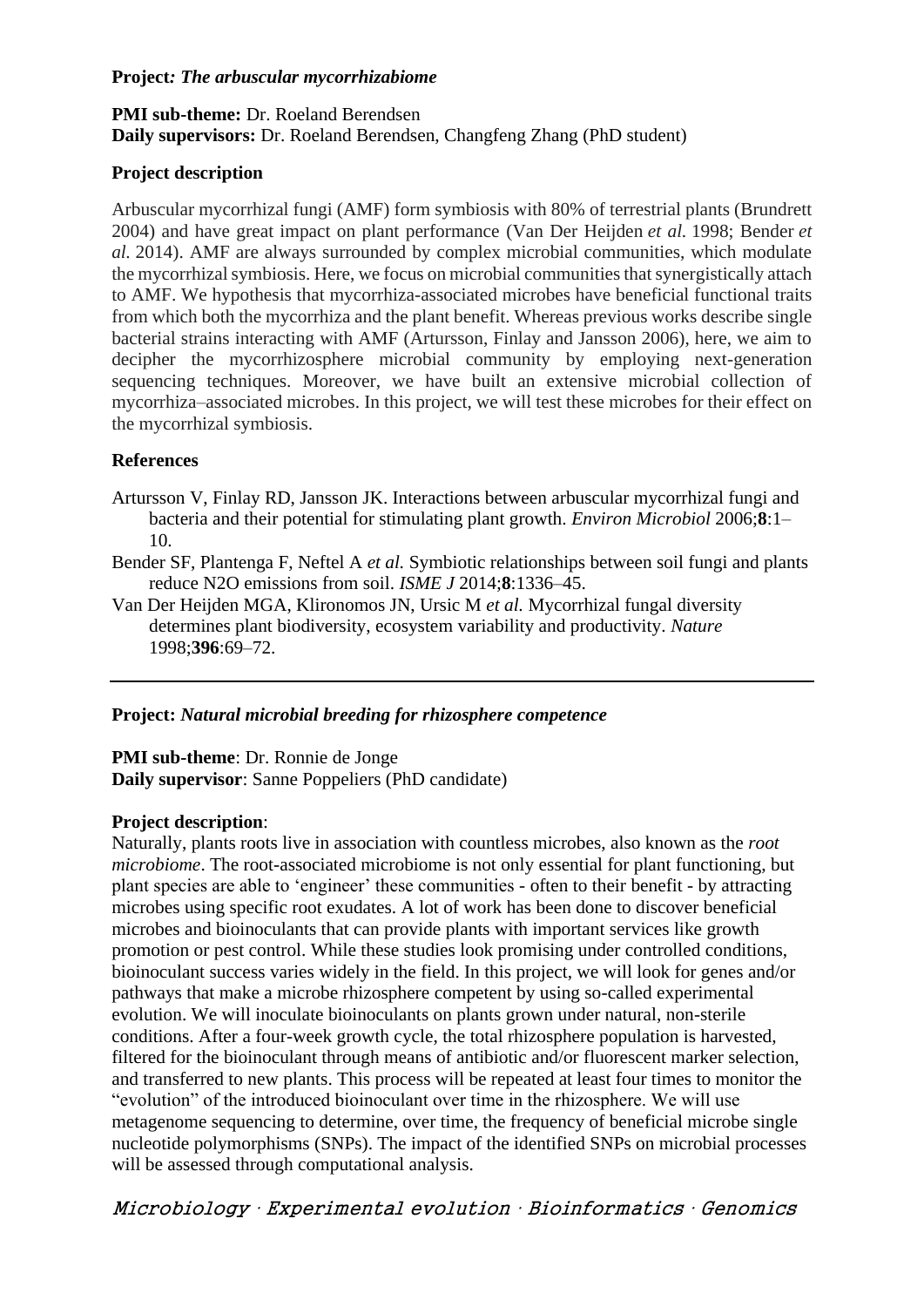### **Project:** *Community ecology of root-associated bacteria over time*

**PMI sub-theme**: Dr. Ronnie de Jonge **Daily supervisor**: Sanne Poppeliers (PhD candidate)

#### **Project description**:

Naturally, plants roots live in association with countless microbes, also known as the root microbiome. Plant species are able to 'engineer' these communities by attracting microbes using specific root exudates. However, we still lack a mechanistic understanding of ecological community assembly processes that are important in this environment. Apart from correlations between microbial community composition and specific environmental parameters or plant species, we still don't know much about what really drives microbial community assembly in the rhizosphere, what niches bioinoculants (can) occupy, and how we could manipulate all this. In this project we will study (ecological) aspects of rhizosphere microbial community assembly over time, and how this might be influenced by the introduction of beneficial bacteria. We will do experiments with *Arabidopsis thaliana* in natural soil and follow the microbial communities over time using 16S amplicon and metagenome sequencing. Based on results of initial experiments, we will design and execute follow-up experiments to understand and validate how microbial community assembly in the rhizosphere works and how these processes are influenced by the introduction of beneficial bacteria.

Microbial community ecology ∙ Bioinformatics ∙ Genomics

### **Project:** *Role of coumarins in the microbiome-root-shoot axis*

**PMI sub-theme**: Prof. Corné Pieterse / Dr. Giannis Stringlis **Daily supervisor**: Dr. Giannis Stringlis (post doc)

#### **Project description**:

Plant roots release diverse compounds (exudates) that mediate plant communication with the root-associated microbiome but also mediate nutrient uptake from the soil. Coumarins are among these exudates and they have a well-established role in iron uptake from the soils where this nutrient is unavailable. Recent evidence suggests that coumarins have a selective role in the rhizosphere, since beneficial microbes are tolerant to coumarin scopoletin, while selected pathogenic microbes are sensitive. Coumarins accumulate in the roots in response to colonization by beneficial microbes. Interestingly, some plant mutants that have a role in coumarin accumulation/exudation are unable to show induced systemic resistance (ISR) following colonization by beneficial microbes. The goal of this project is to characterize the spatial accumulation of coumarins in roots and leaves of plants colonized by beneficial rhizobacteria (gene expression, metabolomics) and the role of coumarin biosynthesis- and ISRrelated genes in the communication of roots and shoots (micrografting, ISR experiments).

## Plant gene expression ∙ metabolomics ∙ micrografting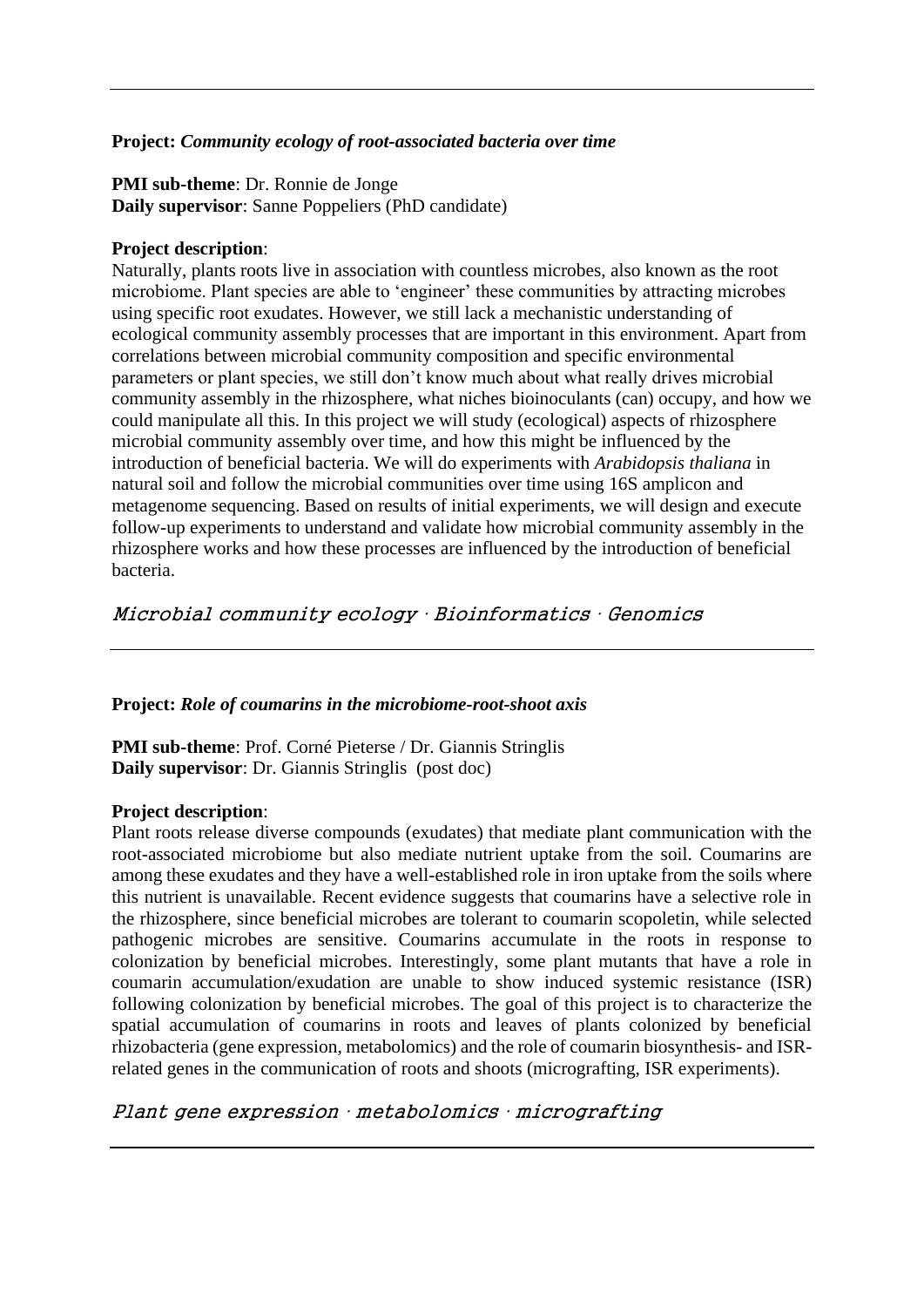### **Project:** *Structural and chemical defense components in the root: Gatekeepers of microbial colonization!*

### **PMI sub-theme**: Prof. Corné Pieterse / Dr. Giannis Stringlis **Daily supervisor**: Melissa Uribe Acosta (PhD student)

### **Project description**:

Plants are growing in close association with a plethora of microbes, collectively known as the microbiome. Members of the microbiome can be beneficial for plant growth and health, but there are also microbes that can cause disease to plants. For this reason, plants have developed diverse defense strategies to control invasion by pathogens. The first line of plant defense relies on structural fortification of the cells (lignification, deposition of callose, suberization) and the release of chemicals with antimicrobial activity (glucosinolates, coumarins, camalexin). While the role of these defense components is well-characterized in the leaves of plants, their role in the protection of the root by unwanted invaders is limited. In this project, we will use mutants for different defense components and assess their role in root colonization by beneficial and pathogenic microbes. We will also assess how different mutations can affect the release of exudates and the transcriptional responses activated following colonization by testing root defense marker genes.

Plant gene expression ∙ metabolomics ∙ disease assays

## **Project:** *How do effector proteins, the weapons of plant pathogenic microbes, manipulate host plants?*

**PMI sub-theme**: Prof. Dr. Guido Van den Ackerveken **Daily supervisor**: Sebastian Tonn (PhD candidate)

## **Project description:**

Effectors are proteins that are secreted by plant pathogens and that contribute, in many different ways, to a successful infection of the host plant. There are diverse known functions of effectors, from acting as a shield protecting the pathogen against harmful plant enzymes to suppressing the plants defense signaling pathways. But for many effectors their exact function is still unknown. Understanding how plant pathogens manipulate their hosts will help to develop better strategies to protect crop plants.

In this project we want to study the function of effectors of the lettuce downy mildew pathogen *Bremia lactucae.* In previous projects we identified effectors that are expressed during the infection but for most of them, we do not know if and how they contribute to successful infection.

The methods to study this particular plant-pathogen interaction are limited by the obligate biotrophic lifestyle of *B. lactucae*: it cannot be cultured in vitro on artificial growth media. Therefore, powerful methods like genetic transformation are not available.

However, recently developed tools like nanoparticle mediated transient transformation or smallRNA-mediated gene silencing have the potential to enable us to study the pathogen more directly. For example, such tools could be used to suppress the expression of certain effectors (or other genes) during infection and then to check if that has an impact on the pathogen.

We would like to combine these novel tools with established methods based on *Agrobacterium*-mediated transient transformation to find out how *B. lactucae* effectors manipulate plants and how important they are for successful infection.

Plant Pathology ∙ Plant Immunity ∙ Effectors ∙ Molecular Genetics ∙ Biotechnology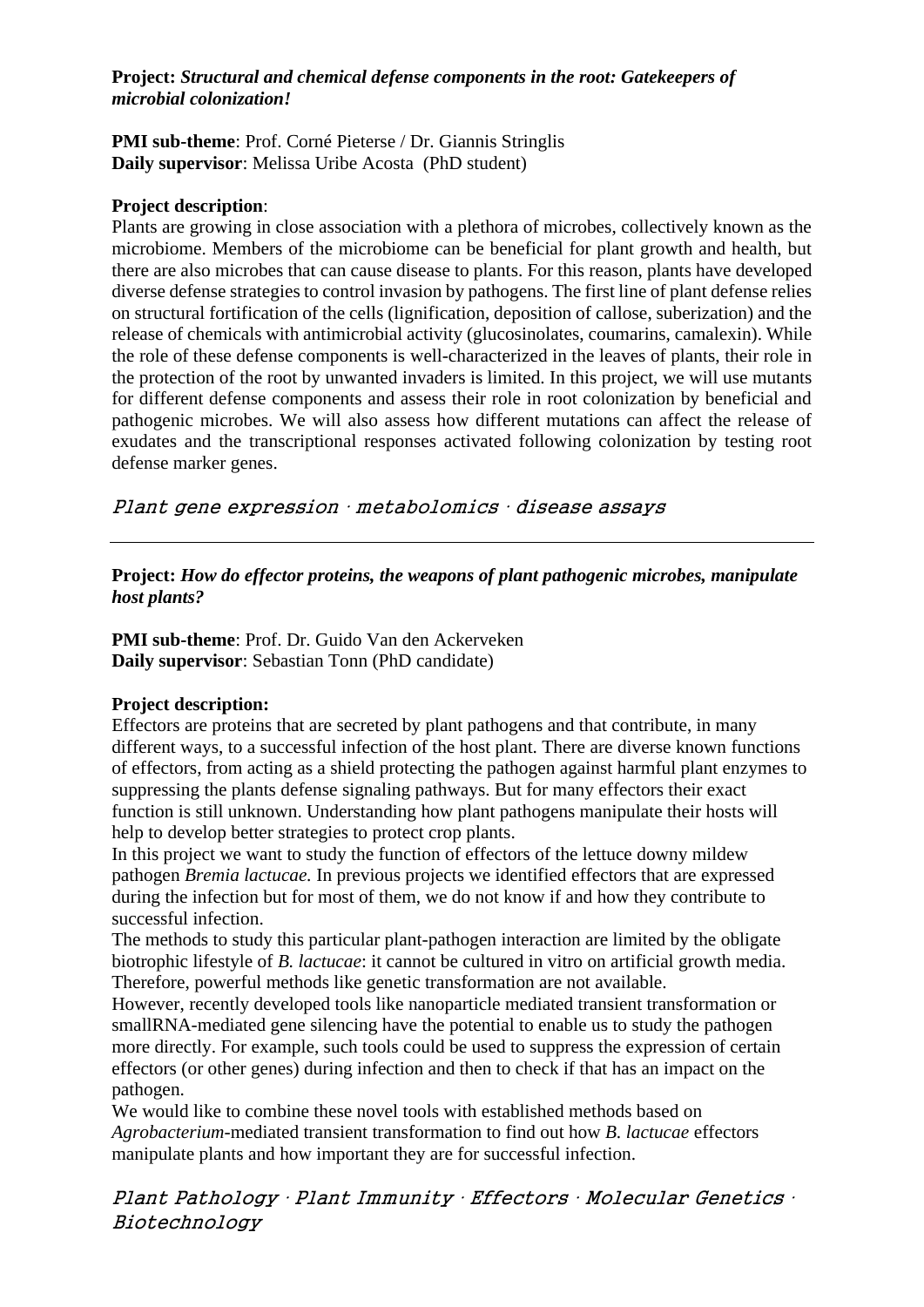## **Project: Study of the recognition of bacterial flagellin in lettuce for improved disease resistance and food safety**

**PMI sub-theme**: Prof. Dr. Guido Van den Ackerveken **Daily supervisor**: Dmitry Lapin (postdoctoral researcher)

Bacterial diseases and contaminations result in vegetable crop losses and food poisonings. Causal bacteria often have flagella for their motility in the environment. Although a flagellin peptide coming from flagella can trigger effective immune responses in plants, certain bacteria escape the recognition by adjusting the peptide sequence. In this project, you will mine natural allelic variation of lettuce to find forms of the flagellin receptor that recognize different flagellin variants. You will clone the receptor variants from a diverse set of lettuce varieties and analyze their capacity to react to selected variants of bacterial flagellin using reactive oxygen species (ROS) burst assays. Finally, you will test how this recognition helps to restrict growth of unwanted bacteria. This work should provide a better understanding of the bacteria perception in lettuce and form a technological basis for the quick identification of receptors to control the growth of specific groups of bacteria in plants.

Immunology ∙ Pathogen perception ∙ Crop design ∙ Disease resistance ∙ Cloning

### **Project: Detection of the early downy mildew infection by lettuce plants**

**PMI sub-theme**: Prof. Dr. Guido Van den Ackerveken **Daily supervisor**: Dmitry Lapin (postdoctoral researcher)

Downy mildew diseases caused by obligate oomycete pathogens pose a significant threat for a broad range of crops. However, what molecular patterns these microbes produce and how plants detect them is poorly understood. The project aims to identify genetic factors mediating sensing of the initial downy mildew infection process in plants. For this, you will capitalize on a collection of ~400 lines from wild and domesticated lettuce species that differ in the ability to resist downy mildew. You will analyze the perception of extracts from the gnotobiotic culture of lettuce downy mildew using the reactive oxygen species burst assays. Combined with the phylogeny of lettuce species, association mapping will help you to learn about the genetic basis of downy mildew perception and its evolution.

Immunology ∙ Pathogen perception ∙ Receptor ∙ GWAS ∙ Genetics